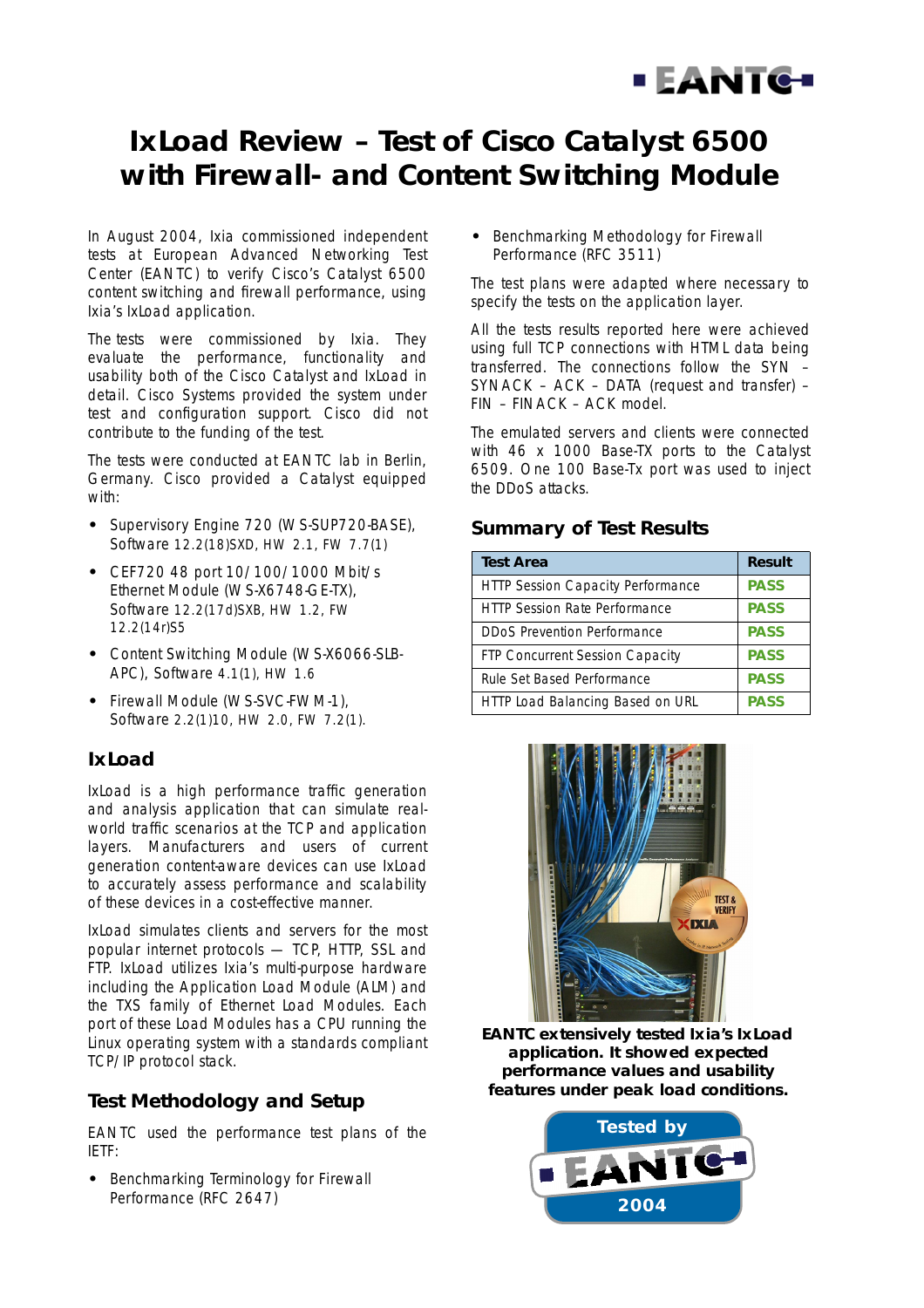

### **Test Configuration**

EANTC conducted the tests with two different configurations of the Cisco Catalyst 6500. First, we evaluated a regular firewall scenario representative for large enterprises, using only the Firewall Service Module (FWSM) without the Content Switch Module.

For the second scenario, a typical data center

configuration, the Content Switch Module (CSM) was configured into the data path between clients and servers. The CSM switches connections to different server farms, based on different layer 4 to layer 7 protocol information like URL contents or TCP ports.

The following sections detail the results of each test case.



**Test Configuration**

FWSM: Firewall Switching Module CSM: Content Switching Module

MSFC: Multi-Service Feature Card VIP: Virtual IP Address

### **HTTP Session Capacity Performance**

This test verified the maximum number of concurrent HTTP sessions.

#### **Test Parameters:**

- **•** 90,000 client IPs, 23 server IPs
- **•** 10,000, 50,000 and 90,000 users
- **•** HTTP 1.0 with Keep Alive (one HTTP session per TCP connection)
- **•** 23–120 concurrent TCP connections per user
- **•** Object Size 50 kByte

**Results:** We were able to achieve 999,900 concurrent HTTP sessions in both scenarios, the firewall-only and the content switching configuration

#### **Diagram 1: HTTP Session Capacity**



## **HTTP Session Rate Performance**

**Purpose:** This test verified how fast the DUT processes new HTTP sessions without session loss.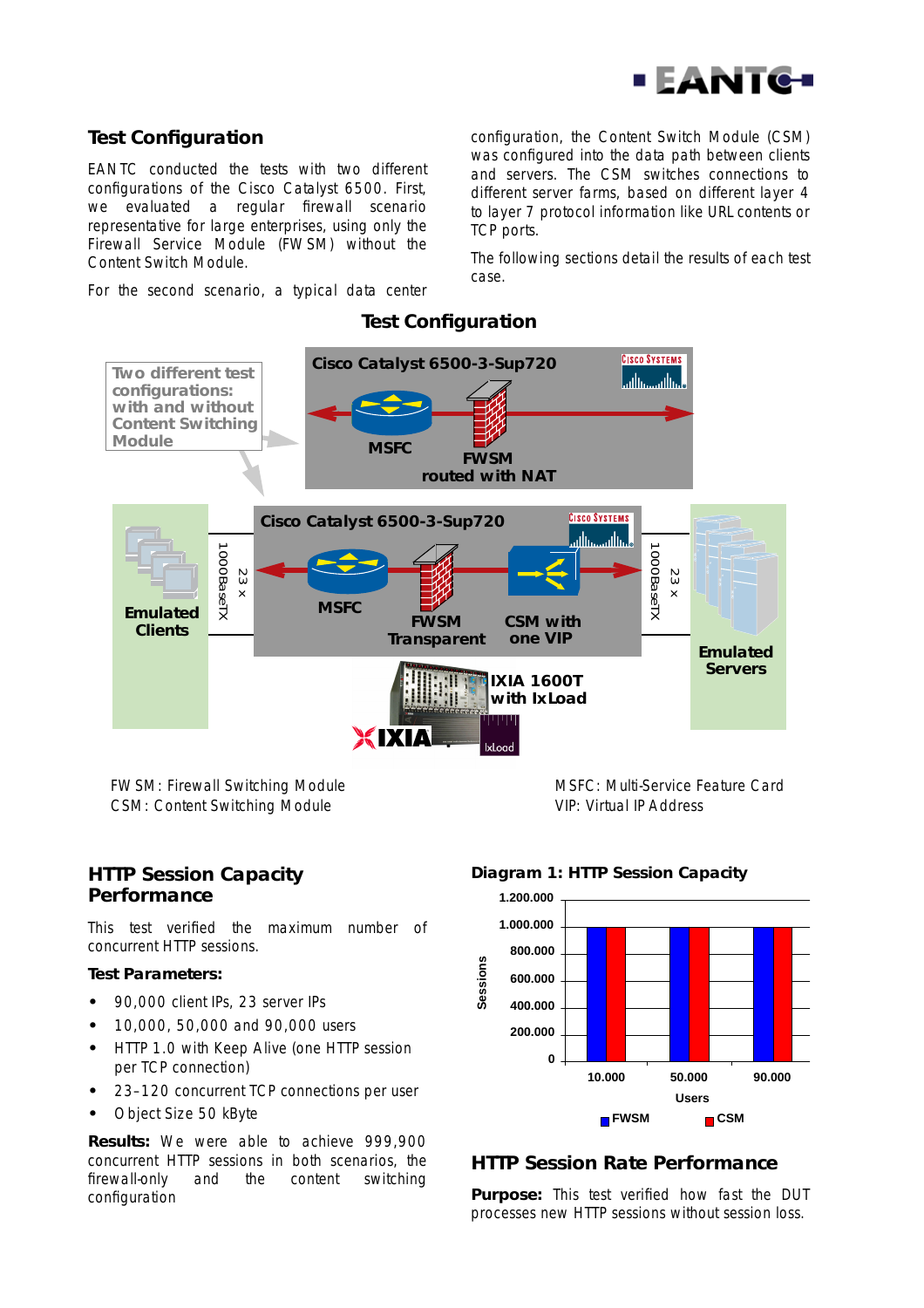

#### **Test Parameters:**

- **•** 1,000, 10,000 and 50,000 client IPs
- **•** 10,000, 50,000 and 90,000 users
- **•** 23 server IP addresses
- **•** HTTP 1.1, Object Size 1 kByte
- **•** 1 HTTP request per TCP connection
- **•** 1 concurrent TCP connection per user

**Results:** Without the content switching module, we could achieve a peak performance of 88,753 sessions per second, with the CSM 74,637 was the best result.



**Diagram 2: HTTP Session Rate**

Because the content switch module performs a content verification of each packet, the session setup rate is reduced by 14,000 sessions/s.

### **Distributed Denial of Service Prevention Performance**

This test group verifies the performance of the system under test when preventing DDoS (distributed denial of service) attacks. We evaluated in how far the overall performance is influenced by comparing the time needed to set up the maximum number of concurrent HTTP sessions with and without an attack.

#### **Test Parameters:**

- **•** 50,000 client IPs, 23 server IPs
- **•** 50,000 users
- **•** HTTP 1.0, Keep Alive, Object Size 50 kByte
- **•** 23 concurrent TCP connection per user

#### **Overview of Attack Types, Attack Rates and Cisco Action:**

Ping Attack: Flooding the victim (a server or an end user) with ICMP Echo Requests, thus tying it up, 147,928 attacks per second (this is the physical port limit) were sent.

Cisco action: Rate-limit ICMP packets.

Land Attack: This attack sends TCP packets with a source IP address and port number identical to the victim's IP address and port number. This causes the attacked host to think that it "speaks to itself", often leading to a crash. Attack rate: 147,928 packets/s.

Cisco action: Block packets in hardware.

Syn Attack: This attack exploits the TCP session open mechanism. The attacker floods the victim with TCP SYN packets, causing the attacked host to spend a lot of time in opening a large number of TCP sessions, sending SYN-ACK's, and waiting for the ACK responses which are never returned. It also fills up the victim's TCP session buffers, thus choking it, and preventing real TCP sessions from being opened. Attack rate: 147,928 packets/s.

Cisco action: TCP interception allows only a small number of 'embryonic' connections.

Tear Drop Attack: This is a fragmented IP packet where the fragments overlap in a way that destroys the individual packet headers when the victim attempts to reconstruct the message. This may cause the victim to crash or hang up. One attack per second.

Cisco action: Allows a certain amount of fragments per interface by default, packet reassembly before sending it out. For this test Cisco didn't allow fragments.

Unreachable Host Attack: This attack simply sends ICMP Host Unreachable error messages to the victim, thus tying it up and causing it to drop connections. This type of attack may paralyze the victim even if it is sent at a very low rate. One attack per second.

Cisco action: Drop ICMP unreachables in hardware.

**Results:** No significant influence of the DDoS attacks was noticeable, the test results were within the margin of error. During the tests, the DUT ressource utilization regarding CPU or memory did not increase noticeable.

#### **Diagram 3: DDoS Prevention**



# **FTP Concurrent Session Capacity**

**Purpose:** This test verified the maximum number of active concurrent FTP sessions that the DUT/SUT can maintain.